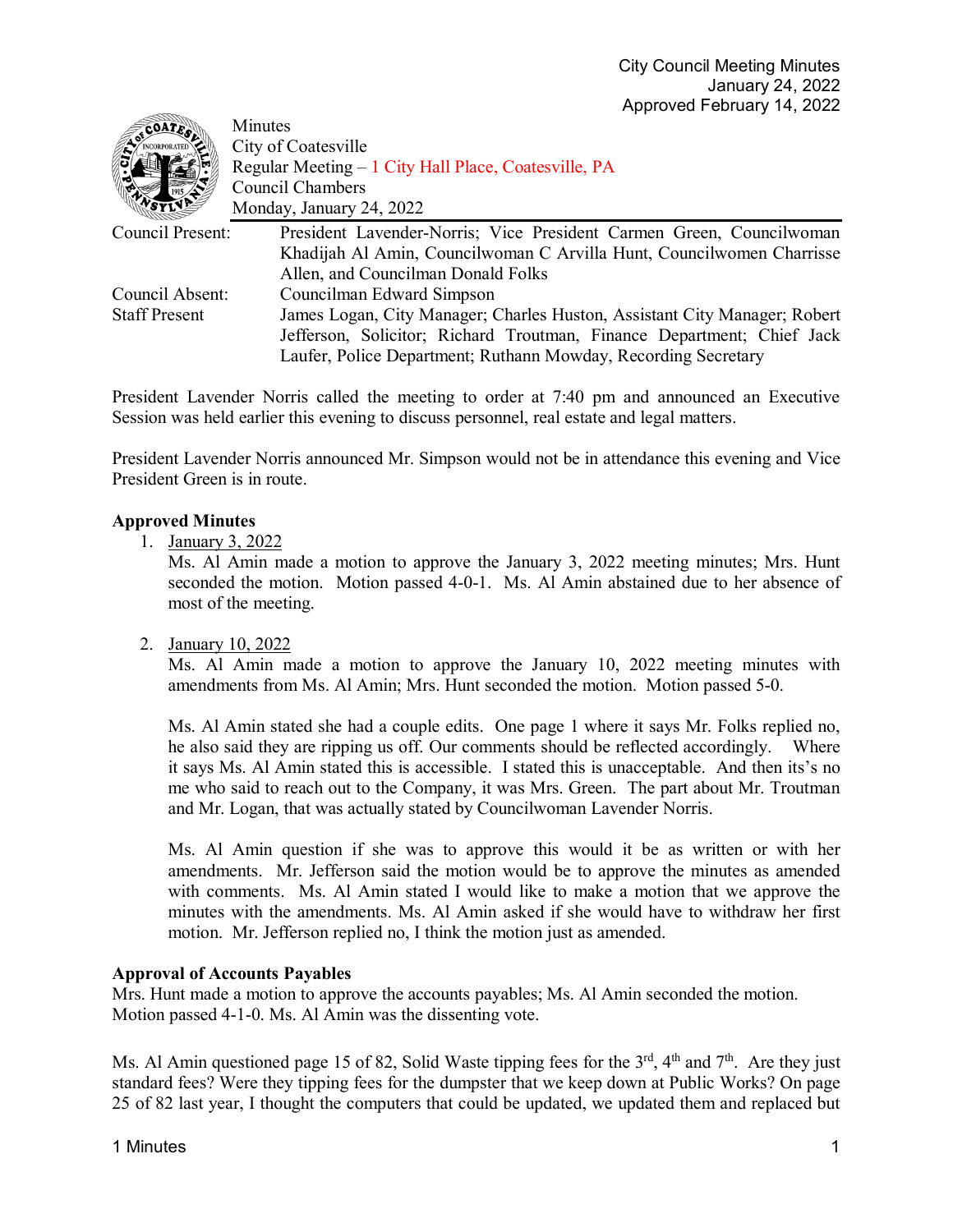there is purchase on here from Amazon Human Resources, Dell laptop \$497.99, Dell desktop, \$1,379.95, Dell laptop, \$999.98 and a Dell computer monitor for \$187.49. I thought we either updated or replace all the computers. Mr. Troutman explained they are for individuals to be able to work at home on dedicated City equipment. So, they are not using their personal computer but City laptop. Ms. Al Amin asked on page 25 of 82, the salt that we purchased for the sidewalk, we don't have a general contractor that we use? We purchase it from Home Depot.? Chief Laufer replied yes, because it's not rock salt. It's regular ice melt because it can't be regular rock salt which damages the concrete.

#### **Presentations**

1. Train Station Project Update – Patrick Gardnier

Angela Watson, Director for the Bureau of Rail Freight Ports and Waterways at PennDOT, Pat Gardiner is with Michael Baker and is Construction Manager for the Coatesville Train Station Project. Ms. Watson announced the project has started, um, the contractors have mobilized on site. In October, we held the groundbreaking ceremony and we currently have Wickersham as the general contractor on the project. The local contractor for electrical is Vietri. I'm going to just kind of talk through the next several weeks and then kind of the longer term, um, schedule for the project. So, over the next three weeks through mid-February. We are looking at having the trailer set up on site. We are also looking at erosion and sedimentary controls being set in place using filter socks, a lot of the initial clearing and grub, and site excavation to remove building debris will be initiated. We will also start with the soil management activities of the regulated material on site. In addition, you may start seeing some advanced notice signs for the closing of the Fourth Avenue tunnel. This will just be the first street closure for the project. And we're looking at that to be coming up after the next three weeks. So probably in the next month, you will start to see closing of Fourth Avenue. Looking beyond the next three weeks, looking at probably the next three weeks, or next month out to six weeks, month and a half, we will have the closure of Fourth Avenue tunnel so that we can start working on the Fourth Avenue side, including the installation of shoring and sheet piles at the tunnel, as well as excavation for Caissons and foundations. That will be in probably the next month to month and a half that you'll start to see this work being performed. And then looking at a longer term schedule. We're looking at just to give you an idea, the project itself is scheduled to go through mid-2025. So, looking into middle of 2023 middle of next year, we're looking at the south side platforms are anticipated to be complete. And following that a year later, the south side site work would be complete, which in includes Fleetwood street and the parking lot. Shortly afterwards, we'll have the north side platforms completed. And then into early spring, 2025, you would see the north side site work then being complete. That would include the of Coates Street as well as the sidewalk work, along the north as well. That is just obviously very high level to give you an idea of if the project moves smoothly. That's the anticipated schedule that we're looking at for the overall project. Now, a lot of this also depends on Amtrak and their ability to be out there doing, performing their part of the project work as well as whether things that may be out of our control, but, unanticipated impacts or anything that would slow the project down. This is the overall schedule that we're looking at and then www.planthekeystone.com is our website at actual Michael Baker does to assist us with updating. If you haven't visited the website yet plan the keystone.com. You can actually follow the project as the project proceeds. We will update it with photographs and project status. So, it is a good way to kind of check in periodically if you want to see some construction photos and get a sense of the progress of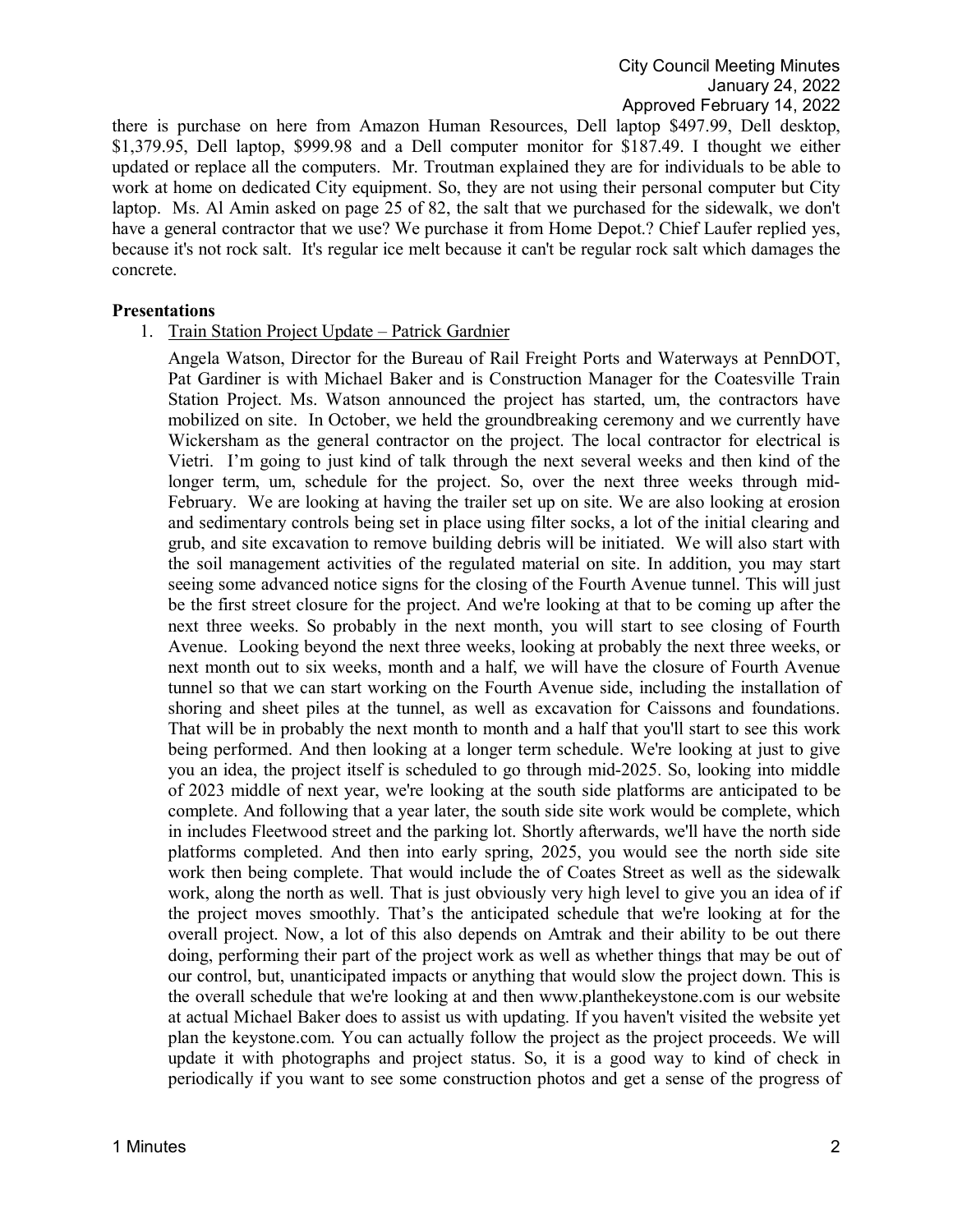the project. And that is it for the slides that we have. If you have questions for myself or for Pat, we're both here to answer any questions.

President Lavender Norris asked with regard to the Fourth Avenue posting for when it's going to close, how are you proposing the postings? Mr. Gardiner replied the contractor is looking at putting two warning signs up at this point to identify that the Fourth Avenue tunnel will be closed in the future, probably in mid to late February. These are just going to be advanced notices on a typical road closure sign without having a road closure, just the information on the sign. So, the people that are using Fourth Avenue now would have that pre-warning activity. They're also going to put flyers out to the people on the adjacent streets to let them know that that's going to be coming. And then when we actually go to close the Fourth Avenue tunnel, we're going to follow the maintenance protection of traffic plan that was approved in the construction set that your City Engineer approved with that also. President Lavender Norris asked if we could consider maybe a banner on either side of the underpass announcing, you know, the upcoming closings. Mr. Garner stated I know that James sent a notice about a banner earlier and we were going to put those signs up in lieu of the banner. I think, to get a banner made, because we're having difficulties in project signs and other type of equipment to get made. I think that by the time we get them, we will be at that point where we'd be actually closing tunnel. We're looking three weeks to four weeks to get signs made. Mr. Folks asked if they know the exact date they are going to close Fourth Avenue. Mr. Gardner replied no, we don't. And we're going to look that in order for us to get to close Fourth Avenue, there are other items we need to get in place and Angela, identified some of those, Amtrak going to be a major concern. So, we don't want to close it prematurely, but we need to have the Amtrak crews on site to provide us protection. And the very first thing we're going to do when we close Fourth Avenue, start to dry sheet piling to protect that area when we're going to do some excavation rate adjacent to Fourth Avenue. And we need to make sure that we're going to have the Amtrak people available. We don't want to start and stop work. And right now, they're going to provide support on a day by day basis, because all the trailers aren't set up. We need to PECO feed for electricity in order to have all the requirements and Amtrak needs for their trailers that they need to have showers and running water. So that's a difficulty. Vice President Green stated maybe we need to start advertising. Mrs. Hunt asked if it is possible to advertise on the billboard on Route 82 to let the residents know of closing, especially those that live up in that area and use that underpass. So, if we could get a clearer date, so for even, is it possible to consider putting it up on the billboard? Mr. Logan replied yes, I can work with Patrick and Bill on signage, the language that they have, and we can post on the digital billboard on RT 82. Mrs. Hunt asked what would it take or in entail? And I don't know if it can be done or not to do a bulk mailing mainly to that area, do a bulk mailing of just of a short little flyer or something. Mr. Logan explained we are going to be working with Second Century Alliance, with Urius, Sonny, Amber, and they will be doing more boots on the ground if you will. So, we can circulate it, get it out there. We can also look at a mailer. Since we are basically a section of 19320, we wouldn't be able to like segment it to a specific area. Mrs. Hunt stated if you just did the City cause like Ms. Green was saying everybody used Fourth Avenue. I just think it would be worth the extra effort. Mr. Logan explained the cost could be up to \$7,000. Ms. Allen explained it is depending on how many houses are in there to be determined. The Coates Street area, I think there's from Seventh and it's like \$756 just for that area. And that's roughly 180. Mr. Logan said we can look into that. And if you do third class mail versus first class, so it's cheaper you a little longer to get there, but we can do that. Mrs. Hunt stated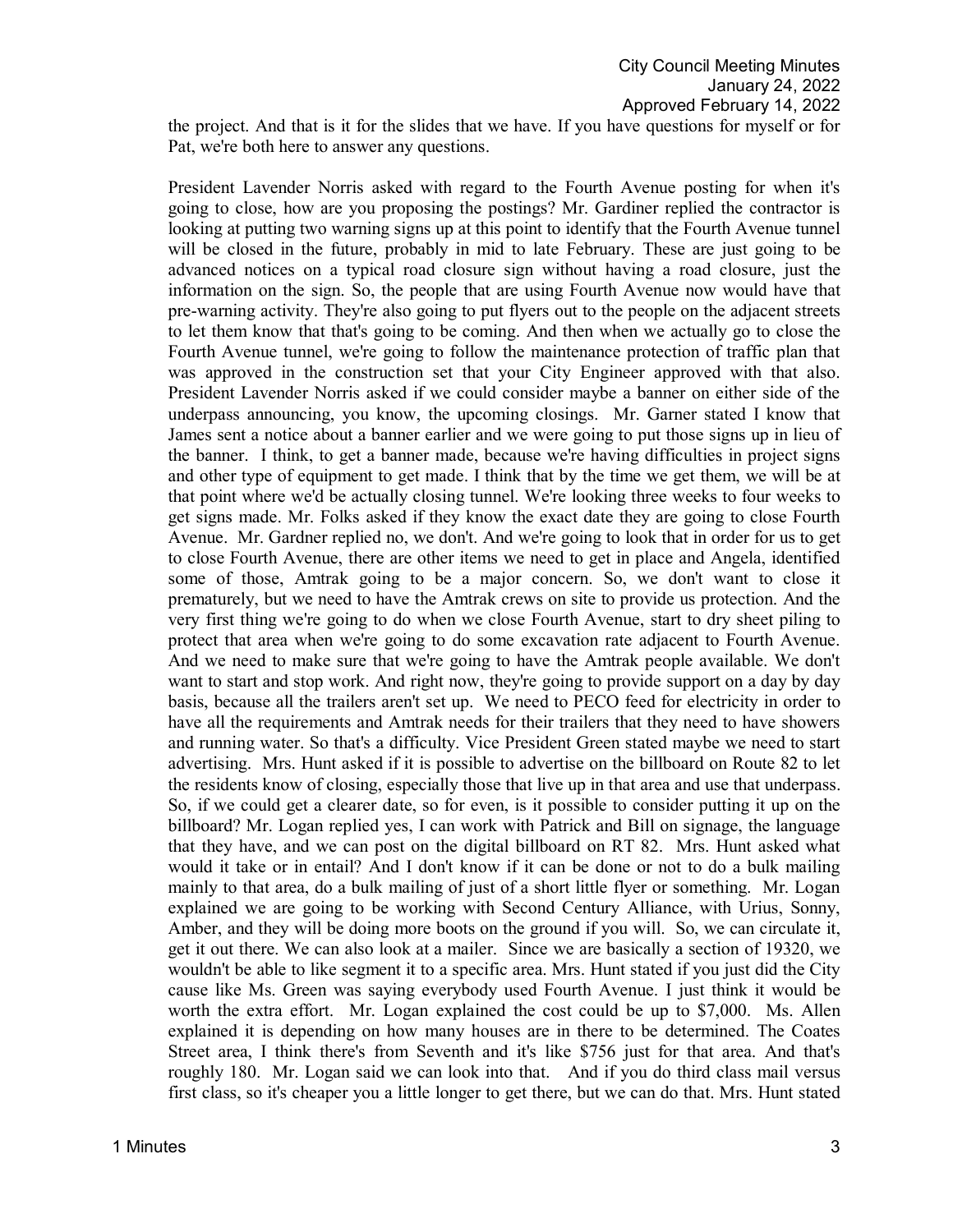I think that would be great then even if we do get a flyer generated, if we can all get it and we can start posting it. Right. But sometimes when we post words, people just, you know, scan on like, but when they show a little poster or something they'll stop so we can. Yeah, absolutely. So, I think that's important to make sure that we do that.

# 2. Lead Safety – Patricia Rooney

Ms. Patricia Rooney announced she is a Honey Brook resident, but a member of the NAACP in the Coatesville area and a member of the women of the NAACP in Coatesville. I am also a volunteer with Fair Districts PA and, uh, we have been working on getting fair maps for all Pennsylvanians, and hopefully we will be successful this year. I am invited myself to speak to you because the women of the NAACP had noted some enduring issues with students in high schools, in terms of aggression, lack of attention, span problems, completing a grade level, et cetera. And right after we discussed this in a meeting, I was made aware that Chester county currently ranks 15th in the state for elevated lead levels. And Pennsylvania's third in the country for high lead levels. In 2015, we learned that Pennsylvania has 18 cities with higher lead levels than Flint, Michigan. And you probably know about Philadelphia's problems. There are more cities that have this issue. Some of them are in rural areas, but the cities are really a big problem because of their old housing stock. The infrastructure is old, the piping is old, and we know that Coatesville therefore is at risk because it has all these issues also, to add to that, the income differential between residents and the Coatesville area and other parts of Chester County, where they're building and rebuilding at a fast rate. There's no doubt in my mind that the numbers for Chester County will show that the larger numbers are in areas like Coatesville, Phoenixville, Chester, West Chester. Obviously, the American rescue plan had some money for lead remediation and the build back better was supposed to have enough for most areas of the country. Maybe not completely, but enough to get us started on the issues that might be a problem for us.

Build Back Better, may not happen. I think we don't focus necessarily on Build Back Better, but we begin, we have to begin this process of trying to deal with lead issues in the area. We can start by just thinking about how are we going to fix this problem? The problems manifest in high schools may have nothing to do with lead levels, but I'm of the opinion that if you have enduring issues, you eliminate the causes. If you can, rather than just treat the symptoms, the areas of poor behaviors in the high schools, aggression, poor concentration, mental illness, low IQ, all have been cited as possible outcomes of toxicity. At some point in a child's life, these outcomes cannot be remediated and are irreversible and they may manifest later. For instance, you may not even know that your child has been exposed, but later in life, it is manifest and there's no way to fix it. The other thing is that lead levels are directly and positively correlated with higher incarceration rates. Again, lead is the source of all our problems. Never, never would I say that, but I do say that if this is any part of the problem, and obviously the federal government has pinpointed it as a bigger problem than they told us about before, I think we should fix it. Other cities in Pennsylvania are working on this. Some of them have, have gotten pretty far, Pittsburgh and even Lancaster have done work that we can model. And, just this month, the, Pennsylvania Department of Health changed the lead reference level for children under six, from five NCGS per deciliter to 3.5 NCGS per deciliter, effectively doubling the number of children with high lead levels. So, while for Chester County, that may only be 200 children per year, that is still too many children that are exposed to lead. That don't need to be exposed to lead. Not anymore, they don't need to, we can fix it. We just have to start. It seems to me, that there are about 3000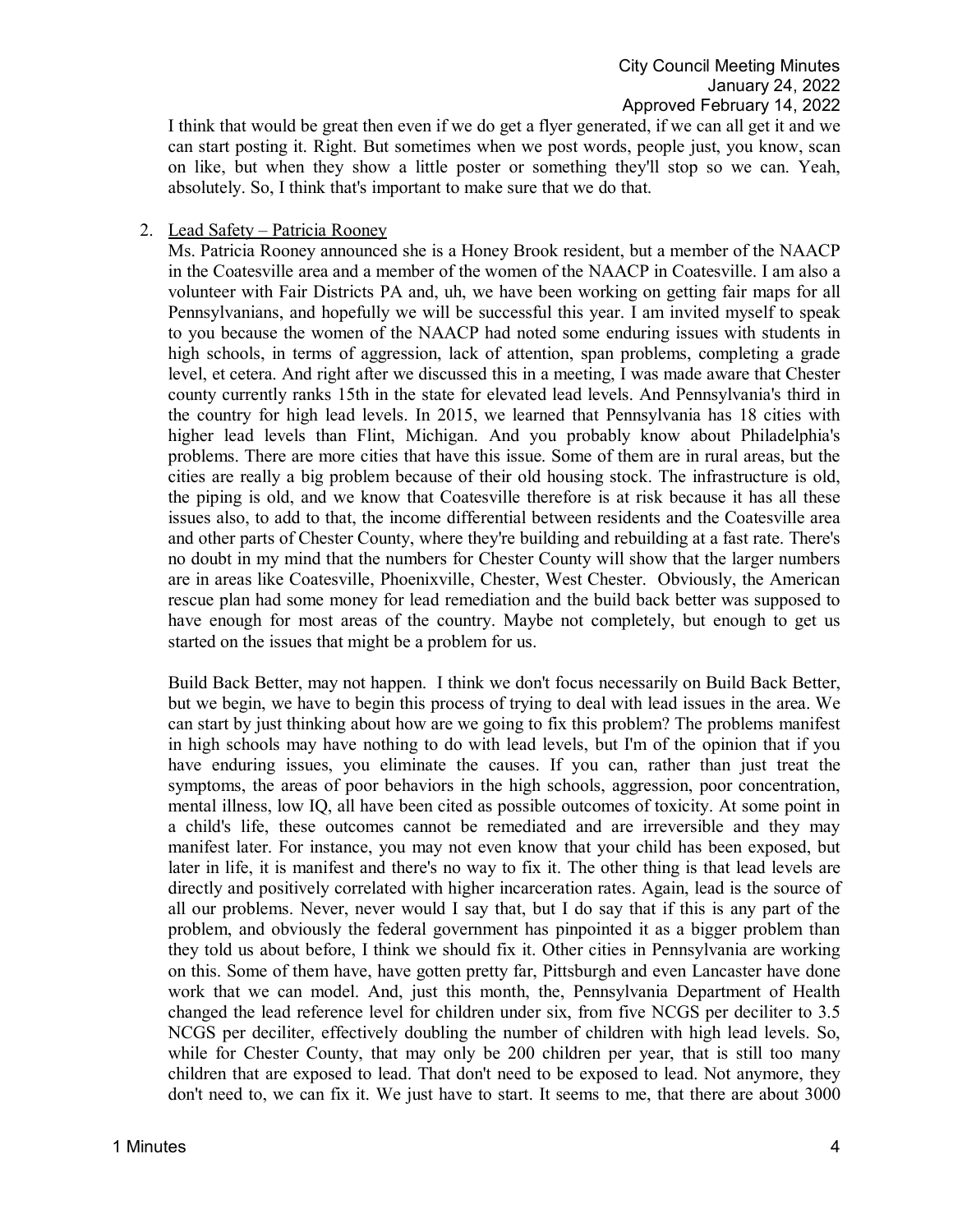houses in a Coatesville Area that were built prior to 1980, 1978 was the year that lead paint was outlawed. So, lead paint is considered the highest, the greatest cause of lead poisoning. And that may be true, and that is actually relatively easy to fix, because you can remove it, but the bigger problem actually is lead in the water. And, you know, they don't talk about this as much because lead in the water is so hard to test one day, you can test it, it will be fine the next day you can test it and it will be high in red. And that is because the quality of the water running through the pipes is a problem. So, I guess the thing that we have to do is find out where the lead pipes are in the City. And, you don't have to actually rip them out necessarily, but you can coat them so that they are not allowing the lead to be exposed to the water. The quality of the waters is something important to know. Pipes are both City owned and, and privately owned. The one problem that people trying to fix this issue have encountered is that people do not want to spend the money to replace the pipes from the street to their house or within their house. They do not want people coming into their house to test, but all these things can be addressed with the public education effort and getting the City behind it. Once you decide that this is something that needs to be done, and I think you should, we can help. The public can help with this. The Pennsylvania Department of Health is eager to work with Coatesville and South Coatesville on solving these problems with residents. And in order to contemplate remediation needs and costs, we have to get the data that Pennsylvania Department of Health in Chester county can provide. They sent some paperwork that needs completion in order to get some elementary statistics just to outline the scope of the problem. I feel as though I can't complete that on my own. I need to work with somebody in the City to help with that. It's not my area of expertise anyway, but also in a City, the size of Coatesville, once you pinpoint an area with possible problems, you might even know which houses and that becomes a public health information protected issue. In order to figure out the scope of the problem, we need to know whether there's certain level of granularity, where the problems are. So, I need you guys to decide whether or not this is something you want to pursue and ask for the data, so that you can figure out what's the next step. Other cities have decided to work with Ordinances. They would require, say pre-1980 homes to be lead tested or homes to be tested before they're sold. Either water paint that is rental properties have to be tested before renters move in. This kind of ordinances are not complicated. And I think there are good models out there. And it's just a question of getting the word out to the public and making sure that they're not all up in arms about what this will cost them because people with low income. President Lavender Norris apologized for the interruption. But, we do have to move forward in our agenda. What I will ask you to do is to reach out to Mr. Logan or Mr. Houston, so we can see what our next steps forward will be with this because we are interested and it is an important issue. So, for you to reach out to one of them and determine what our next steps are.

#### **Discussion Items**

1. Meeting Minutes

There was no discussion on meeting minutes.

2. July 4th Fireworks

President Lavender Norris stated Mr. Simpson is not present this evening as he asked this to be placed on the agenda for this evening. Ms. Al Amin asked for the discussion to be placed on the next meeting agenda.

#### **Citizens Hearings – Regular Action Items Only (3 Minutes)**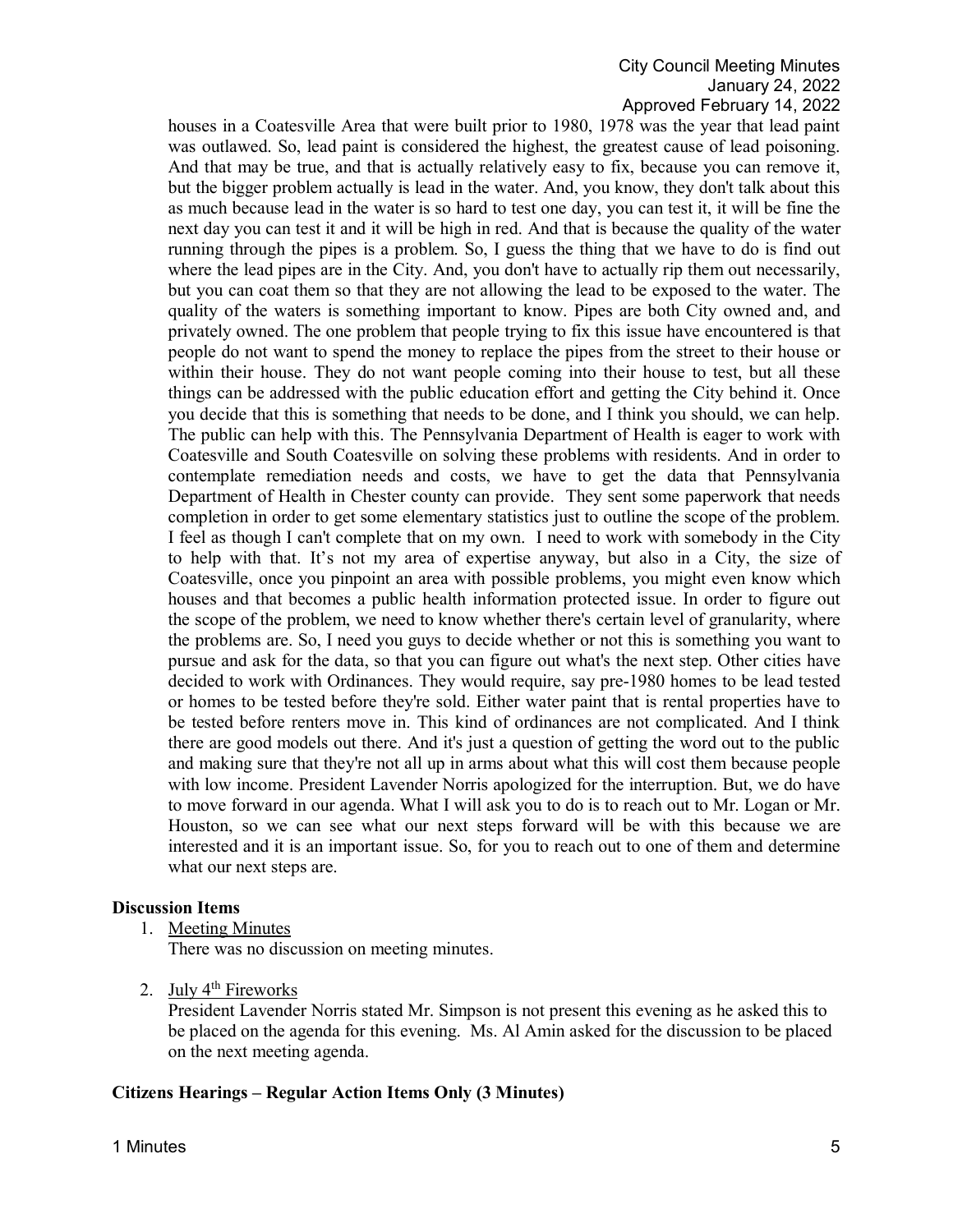There were no citizens comments on regular action items only.

Vice President Green made a motion to close citizens hearings on regular action items only; Ms. Al Amin seconded the motion. Motion passed 6-0.

# **Regular Action Items**

1. Receive and consider a motion to accept RDA recommendation for Third Avenue sale to Proudfoot Investments

Vice President Green made a motion to accept RDA recommendation on The Third Avenue sale to Proudfoot Investments for \$250,000; Ms. Al Amin seconded the motion. Motion passed 6-0.

Mr. Logan explained this is the RDA recommendation for the Third Avenue Project, which represents the City economic installment real estate arm has into an agreement, which is an investment company part of Susan Springsteen's 190 west project that you all are familiar with. In addition to successfully building that building, the principal turned his sites to the third Avenue which he proposed the sale of that lot and this recommendation is to admit the agreement at a reduction which was shared with the executive tonight.

2. Receive and consider a motion to accept RKL recommendation for the DCED funded STMP Program

Mr. Folks made a motion to accept RKL recommendation for the DCED funded STMP Program; Vice President Green seconded the motion. Motion passed 6-0.

Mr. Logan explained this was a recommendation from several months ago. RKL entered into an agreement with the City of Coatesville to perform a of interviews and analysis for the City of Coatesville and ways to identify steps and policy procedures to avoid the City going into financially stress. So, uh, this particular program funded by DCED, and basically the City has conducted this analysis report. I think this will be the Fourth time. One time was for the financial side of the City, one was for development side, this one for the financial side, Rich along with other staff members, including Council members were interviewed. Our job was to assist RKL in identifying ways to streamline some of our expenditures. The end result was a number of recommendations made by RKL. Once again, to sustain the City's financial status and again sort of not take on financial hardships. These recommendations, some of them will be implements and some of them will not. This is a living document where we will continue to share with City Council members. There are feelings that you may not agree with but certainly we will have that discussion. This is designed for the City to move forward. This is a 10-year plan. We are very excited that RKL along with Rich, who really did the lion share of work here, we were able to identify these recommendations. We are both excited and look forward to moving forward. Ms. Al Amin stated with us accepting the recommendations. It's like you said some of them would probably be implemented and some of them may not. So, us accepting the recommendation does not mean necessarily we're agreeing with everything that they have in their presentation, right? Mr. Logan stated I just want a clear clarification so the recommendation is to accept the actual draft recommendation so the recommendations within the report itself, you're not accepting those, you're accepting your report. The recommendation is for this report. Am I correct Rich? Mr. Troutman replied yes, I believe everything in there. Time will tell when something might be implemented. It still gives discussion to Council when we talk about for example, when you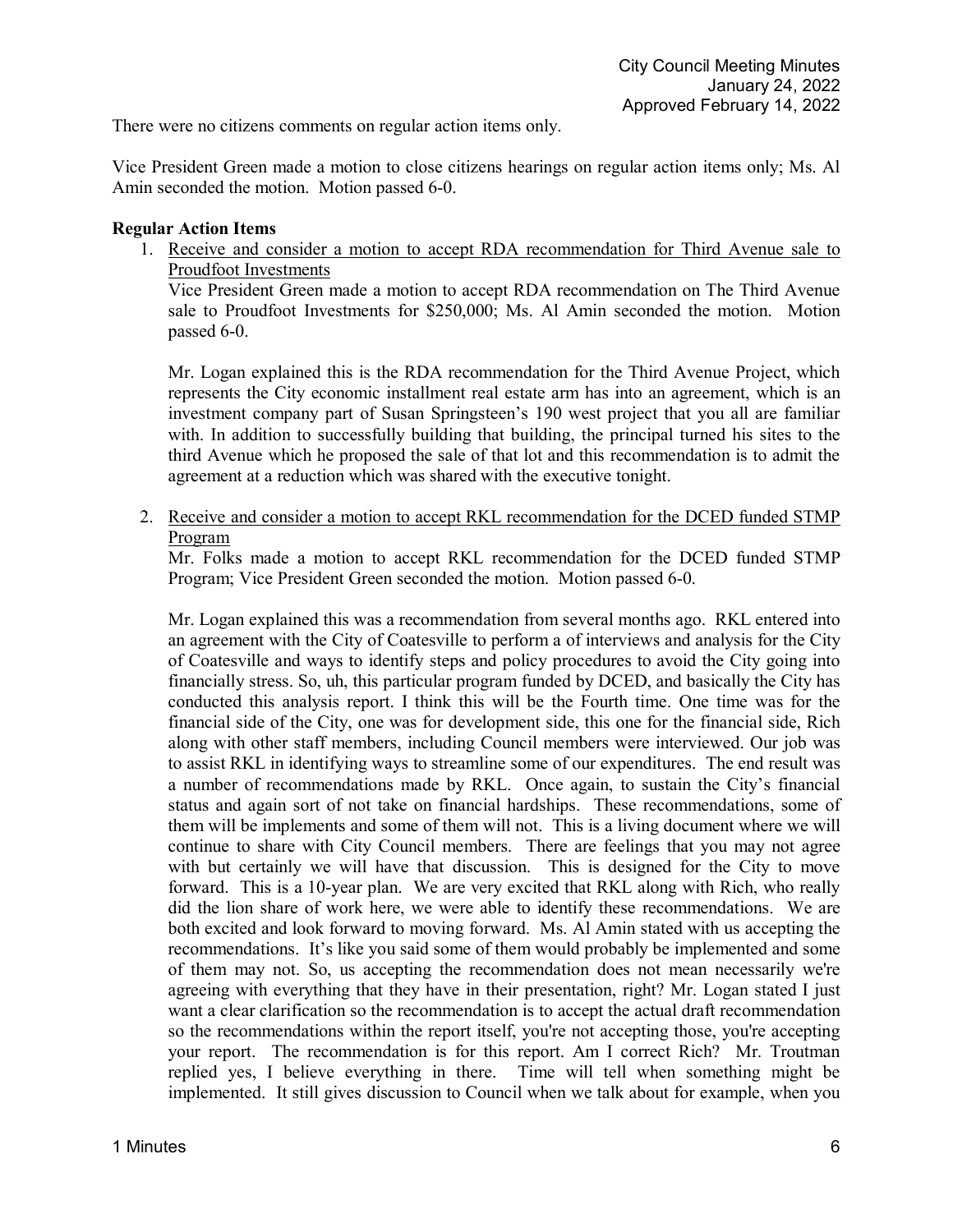buy certain pieces of equipment, its going to be subject to approval of Council. Ms. Al Amin stated like the same for tax increases, we are not saying yes to tax increases every year, that would have to come before Council. Mr. Troutman replied yes. Vice President Green thanked Mr. Troutman and Mr. Logan. Just to be proactive, we all know here how our financial outlook position was very stressed and for the last two years, I really trust your judgment because for the last two years, you bought us a balanced budget that we did not have to take money from anywhere. And, you know, this was done not by us, but by you two. And for us to apply for this grant, and the State grant us the money. I think it only behooves us to be obedient to the agreement and to adopt the recommendations and to look at them seriously in utilizing and performing whatever they're recommending for us to do, because this is saving us from financial stress. Sometimes I think that we sit in this seat and we know best, we know this, and we don't always come from a perspective from overall, you know what I mean? And that's why we have the professionals, and that's why the state approved us because they seen that we needed it. And like Mr. Logan said, this is not the first time that we've gotten us, but this time we need to be obedient to it. You know what I mean? Because that's going to look not favorable to us in the eyes of the state, if we're not following some of the guidelines that they've given us, because like I said, our financial position was not great, you know, good things have been happening, but that does not mean that we take it for granted and just, you know, really, really do things we've been blessed for the last two years. And I want, continue to build onto that. So, I thank you, Mr. Troutman, Mr. Logan and the rest of the staff and Council who participated in this survey to get us to this point. And I just thank, and I hope that we all understand why we're accepting this. Thank you.

# 3. Receive and consider Coatesville Library request

Mrs. Hunt made a motion to approve the Coatesville Library donation in the amount of \$5,000; Mr. Folks seconded the motion. Motion passed 5-1. Mr. Folks was the dissenting vote.

Mr. Logan explained this came to us in September of 2021, that was for \$7, 500. At that particular time, we had a series of meetings that we wanted to conduct with the library. We successfully conducted those meetings and for the 2022, because we did miss the 2021 request. We are recommending the amount of \$5,000 to be a given to the folks in the library as an annual contribution. That's what the city budgeted for. Vice President Green stated I think that the library has a new director who was not aware of the fact that she had to submit a request, but she just was not aware of it. I guess her successor was, they did not make her aware of it. Mrs. Hunt asked if we ever had that meeting or discussion with them and what was their agreement? Mr. Loga said in terms of the homeless visitors and individuals that are on the property, the library is County funded public library facility. They did not feel it was their responsibility, but they just didn't feel that it was their place to remove and restrict individuals who come in and to the library. They do open a library to individuals that are homeless. They allow them to come in, sit and read and use the facility. They just don't feel comfortable going outside into the outside space, we work with them in terms of notifying our Police Department. We did have a conversation with them and some of the homeless people become a little irate. We did have a conversation with them just requesting if any of the homeless people are causing any discomfort level with them. Vice President Green stated that they do turn the Wi-Fi off at night now bit they are still out there during the day. The library has put signs up. Mrs. Hunt announced she sent pictures, they were outside of the library. A man just pulled up his pants, right there along the wall, by the time I got my phone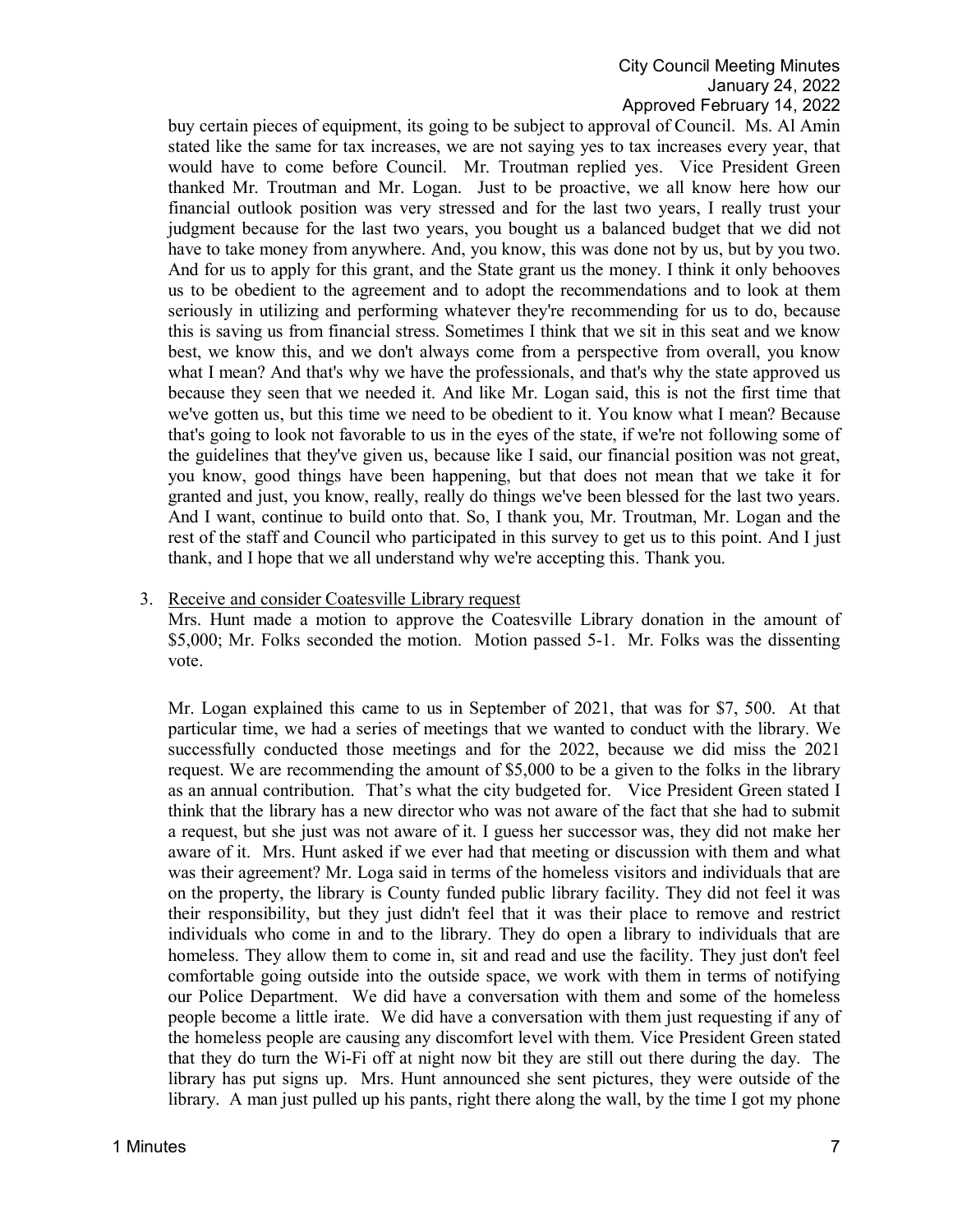moving, he was pulling up his pants and she was pulling toilet paper out of a bag. That is just unsightly. It's disturbing for people that are coming to my business or for people that are wanting to go into the library. And I just don't understand their mentality of not trying to at least keep this clear. Right. We are the City of Coatesville, so is it okay? Just because we're the City of Coatesville for them to do this, and they're just from place to place. Couple weeks ago, I had called the Chief cause they had all these same bags that you see here. They had up on my walkway again. And you know, you don't want to be sound like you're mean, or don't have a heart or don't have any compassion, but they've had the opportunities to go into shelters and, and they don't want to do that. So, I don't think they should have the right to disturb other people's properties or make the City as a whole look bad with all of their mess, you know, out there on the street. I just think it's very unsightly. And I think the library needs to take more of an active role because they have a sign up there for no loitering after hours. This was during the hours that was at 1:28 in the afternoon when all that was fun. If anybody want to look at the video, I see my phone and I just, um, I'm not willing to support until they are willing to take some stance and making sure that, you know, the area looks better. We have to, we have to do something. Chief Laufer explained it is properly posted. So, it can be enforced, as Mrs. Hunt said, you know, we sent patrol, right? She had sent the videos. We do have the authority move them along. Now it does require cooperation from the library for prosecution. They won't. we have the ability to at least move them along. There's no law against being homeless. Right. So as long as they're not on private property, all you can do is tell 'em to keep moving. President Lavender Norris stated you would need the library to say for enforcement, they would have to step up. Chief replied right, and generally it doesn't get to that point. Because the homeless usually will cooperate and move on. We are not looking at criminalized homelessness. Right? But our officers are pretty good at handling and at least getting a temporary resolution. Cause they're just going to be on somebody else's property. Vice President Green said there was one that was living on your property, the backside of your property and he moved on, but then a guy came, so I don't know if he's still there I think. Mrs. Hunt stated I know for me, I have such emotions about it because they're homeless, but it's because they wanted be homeless because we've tried to help them, but get its bitter cold and you look out there and you're like, my God, she can offer 'em they don't, most of them don't want to go into the shelter. No. And, and it's like, they want be like they are, but it's not right to be that way on the streets and all private properties using other people's electricity and all of that, you know, I just don't think it's the right thing to do. Ms. Al Amon asked if BVA was approve for Code Red and Code Blue after the storm? She stated I believe it was. (inaudible crosstalk) Vice President Green stated we reach out, however, they don't even come on the property. They will go on every property except the CYWA property, you know, seem like they know that there's a shelter there, but they don't want that. They don't go there. They, they don't even hang out outside or on the patio or anything. Mrs. Hunt said they will come up on her porch, they'll have bags. It was two weeks ago. My daughter said, mom, come look at that, get you camera. they were loaded on the porch. It was so cold. And I just said, you know, just let us, you know, it's so cold and I just didn't have the heart to go say, get away from here. Like I wanted to, but the next morning, you know, when I down to take my husband to this treatment at six o'clock in the morning, they were still there. And when I came back, I did tell them to move along. But you know, it's, I don't know. President Lavender Norris stated there has to be something. I don't know what it is. I can't even fathom, but there has to be something we can do. Vice President Green said it's a big problem Linda, everywhere. President Lavender Norris said like Chief was saying, we don't want to criminalize it. Exactly. But at the same time, we don't have an open door for, you know,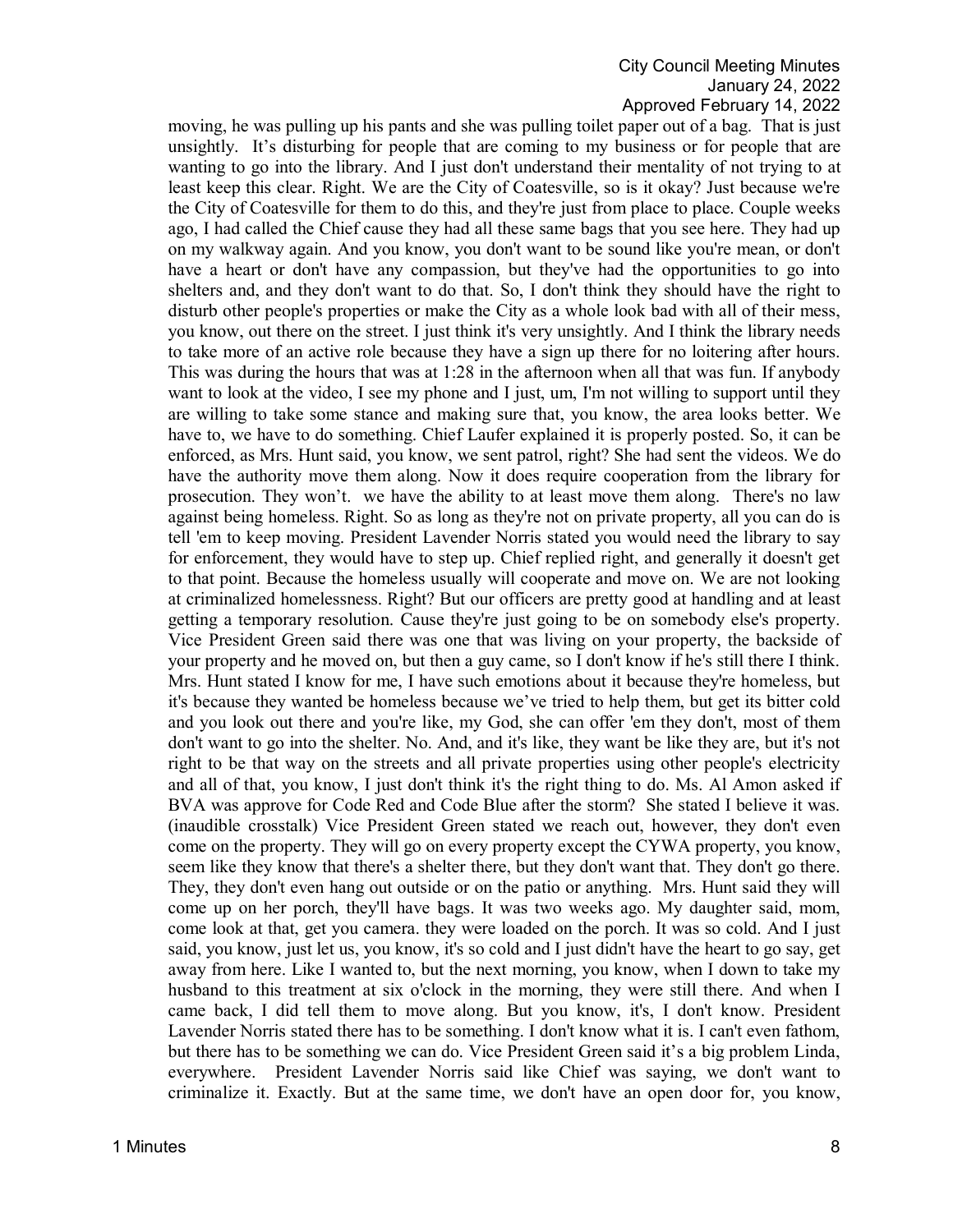we're trying to build up. Mrs. Hunt said and when we tried to help them, you know, I can see if we're just sitting up here talking and not, you know, taking action to try to help them because they even set up at the Church on  $4<sup>th</sup>$  Avenue and under the underpass there. They are loaded under there. The library needs to do something cause that's a focal point right. On the main street. Either way they are in in the front or they are on the side of the avenue. Vice President Green stated it's something that you don't see, I think it's because we're more inner City. Linda said Chief, I see the signs, No Trespassing after hours. So, after hours, what's your recourse with regard to them being on the property after hours. The Chief replied the library property specifically they would be considered criminal trespass at that point, but during the day it's no not. Mrs. Hunt stated there needs to be a conversation with the library again, about that type of, uh, and one, one morning I was, I think I was telling you they were fighting. He was beating her up and she's just screaming and hollering. And I'm like, this is like six o'clock in the morning, disturbing the peace. Vice President Green said we need to address the County, because 211 is over the loop. They can't handle what is going on. And I think since the flood, with all the people that they had from that they can't handle it. And some of these people are getting put out of the hotel. I just think that they gotta come up with something different. Whether it be some type of facility, it gotta be something different. Mrs. Hunt said I just think, you know, it just seems like every time the City is on the move, moving forward, good things are happening in the City. We are deterred by something. So, you have developers in and out of the City all the time, looking at areas, looking at properties. And now all of the sudden we have to entertain this homeless problem with them all over the streets. What is that going to do to our image? And what is it going to do to the mindsets of the developers that want come in? I just think whatever steps we need to take to clean it up , more than what we've been doing. Vice Preident Green stated it's about mental health for most of them. Exactly. And we don't have state institutions anymore. And when they put 'em in these group homes, they're free to leave. Right. You know, and they don't. I just think that it's a bigger picture here, you know, between them, here, us and the County and the State to address decision, Mrs. Hunt said it even makes you feel like, even for me, you bitter cold, like, are we really doing get these people some help? The library , the City and the local are right down there in the area where they are staging, if we could do something to work together, but not make it convenient for them to just sit there, you know, for Friday it was terrible over there at 1:23 pm on Friday. Vice President Green stated I do think it warranties conversation. Mrs. Hunt said I wouldn't want to hold up our contribution to the library because it is good for the City. So, I am a little discouraged and concerned that they aren't taking more of an active role in trying to something with this homelessness. President Lavender Norris stated we definitely, I have to have another conversation with them. No doubt. And it may be, you know, this time around include the County in the conversation. It was just City and library. Maybe now the county should be added into the conversation so they can hear exactly where we stand. And, even how the library is looking at this, they are saying, you know, they don't want to prohibit anybody from coming into the library and things of that nature. And I totally agree. They shouldn't prohibit anybody from coming in, however, them coming in. Isn't the issue, the hanging out outside is. A deeper conversation should bring it to a head, right. So to speak, right. So we can handle it and move forward. Vice President Green said I guarantee you, if this was a bunch of young people hanging out their porch, bounding and sitting around, they would not matter. They would not. Mrs. Hunt said and they are talking about, they don't want to hinder people. That's going to hinder people. Yeah. You know, deter people from coming, if you that.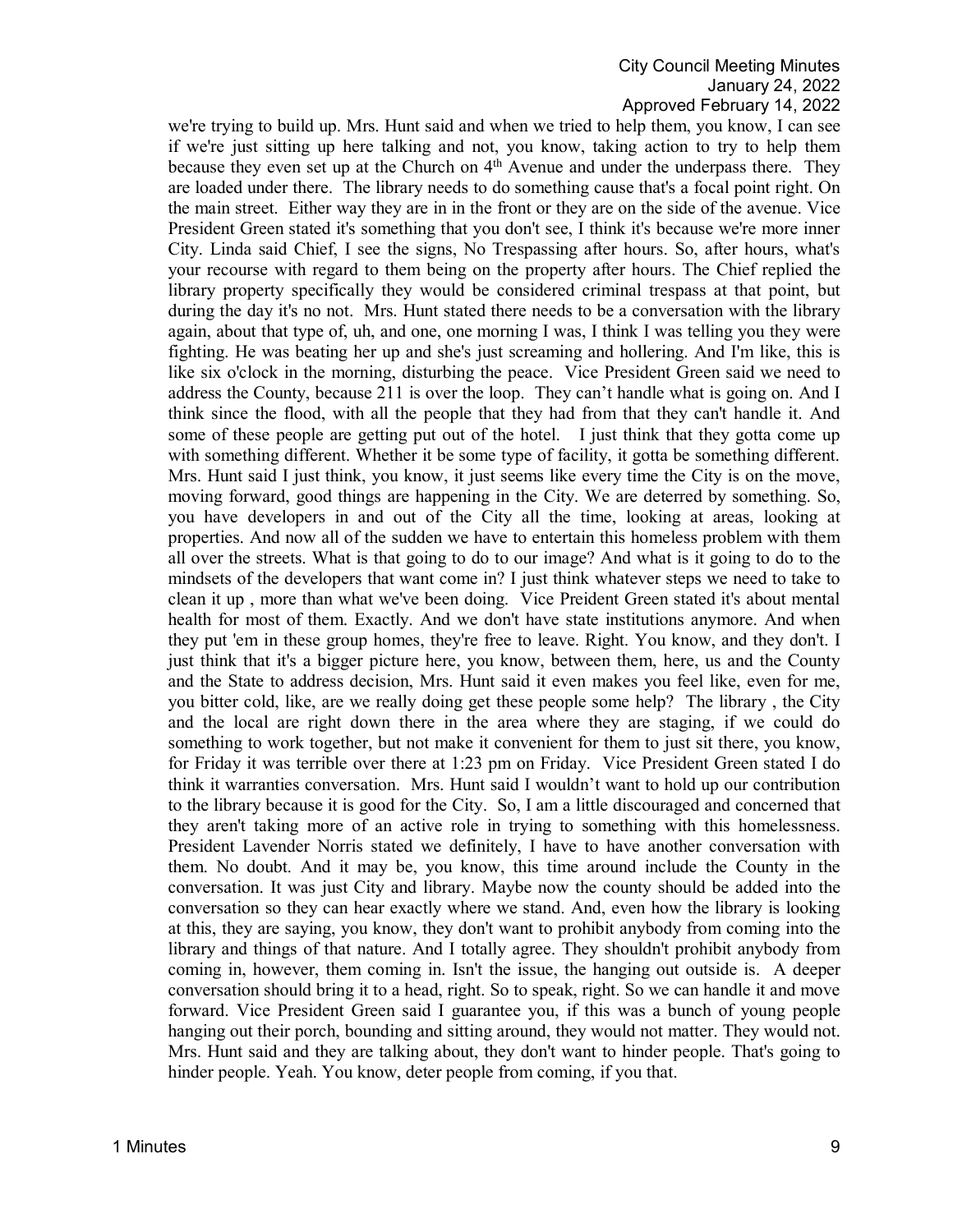Ms. Al Amin made a motion to close action items; Vice President Green seconded the motion. Motion passed 6-0.

## **Reports**

1. Solicitor

Mr. Jefferson announced he prepared a more detailed attorney client privilege report to council, and was discussed in executive session. Since council's last meeting, I provided legal advice to the City regarding the enactment and cost of ordinances. Generally, I worked on an appeal to the Commonwealth Court. I worked on certain real estate matters more specifically leasing and sale of property. I worked on certain contractual matters and I reviewed and analyzed a zoning hearing application.

2. City Manager

Mr. Logan explained in executive, he provided an update on the personnel and real estate projects. In addition to that, just for public information, Vanessa Briggs, the President of the Alliance for Health Equity, recently created a small working group with the Chester County Hospital and other nonprofit organizations to identify long term policies, to avoid what we are experiencing now with the closure of Tower Health. This group will examine the City Regional Resources, Medical Assist, Emergency Services, funding allocation, and community engagement, and what other alternatives people will have in the future. Vanessa has taken on this particular responsibility as a result of the Tower Health closure. We are very pleased that she's doing this and she is bringing together a number of people including our state and local officials to have these conversations. This is a long-range goal. We are trying to put this policy in place so that when a new Medical Facility does come into the City, that there is a representation from our community to share with them some of our challenges and our needs. We are very appreciative of the Alliance for Health Equity and Vanessa leading the charge. This evening you heard from Patrick Gardner and Angela Watson regarding the Train Station. We are very excited about that. We will continue to work with them on coordinating our efforts, not only on the project itself, but working close with construction and engineering to identify local talent that might be able to help with this project moving forward. In addition, to the mention of the closure Fourth Avenue, which will go into effect sometime late in February. We will coordinate with Second Century Alliance and Councilwoman Hunt. We'll take your idea, see you how to expand on that with the notifications. And we'll also look into partnering with am as well along.

3. Assistant City Manager

Mr. Houston stated he was going to start off with COVID. I'm actually going to read directly from the County Health Department of the county. We are in currently high-status range. The rapid increase in a number of people testing positive has resulted in an exponential increase in the number of people exposed to COVID 19. This has led to an increased demand for COVID 19 testing and people seeking medical early to COVID 19 as a local health department, we continue to prioritize public health strategies that have the greatest potential for strong impact to control the virus spread. For example, right now, we are focused on ensuring that opportunities for vaccinations and testing exist throughout the county as a way to reduce the severity of infection and reduce the burden of our on our hospitals and healthcare providers. We continue to work closely with local organizations, serving high risk populations that are experiencing outbreaks to help minimize the outbreaks impact. We also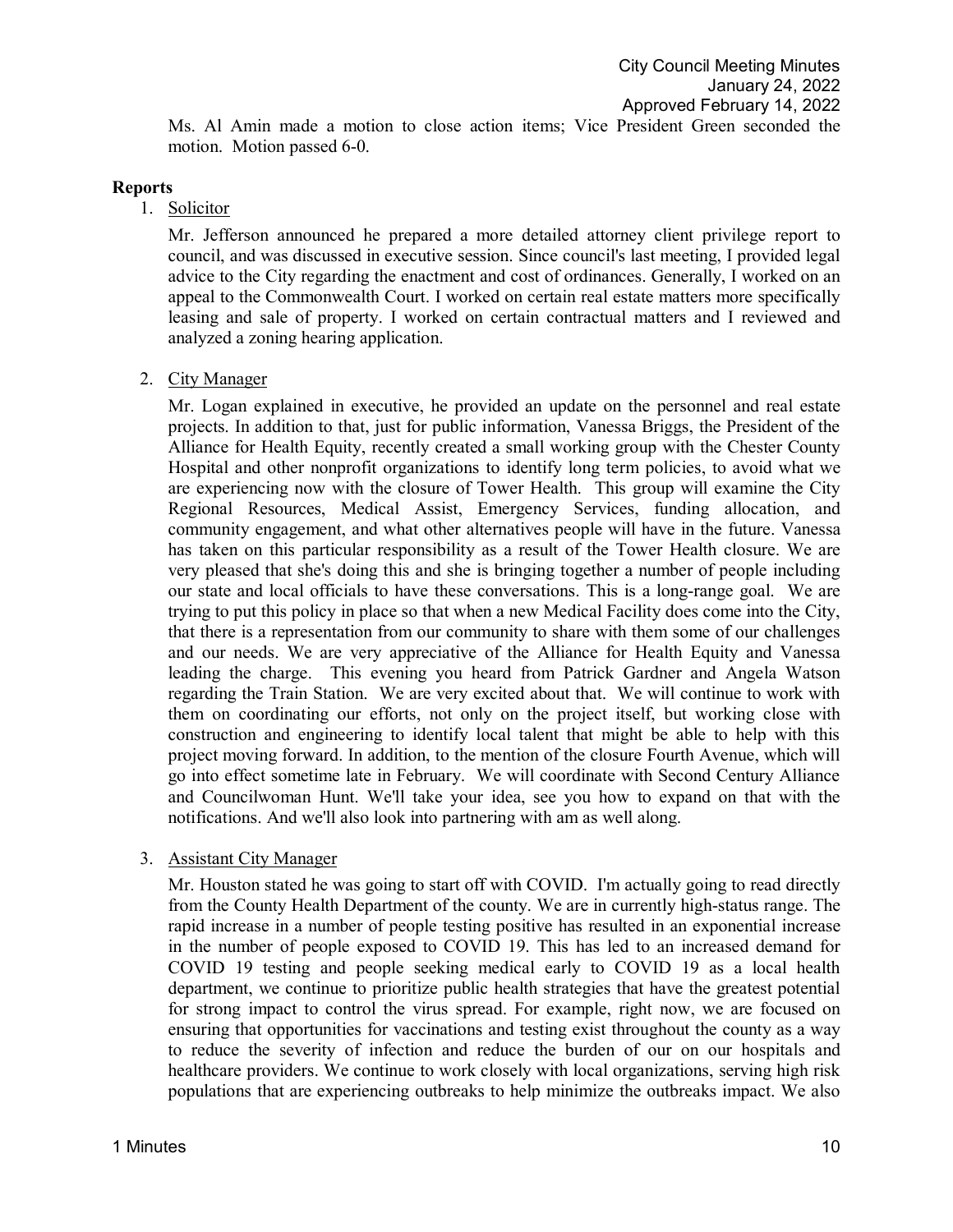continue to prioritize positive COVID 19 test case investigations for those who are not currently eligible for a vaccine, our youngest population and individuals who are at risk of severe elders from COVID 19 due to age, lastly, with the current level of community transition and following recent CDC updates, and this is important isolation and quarantine guidelines, contact tracing is increasingly less effective and no longer practical as the tool to disrupt spread of infection for our overall Chester County community. We, the County are therefore concentrating efforts on ensuring contact tracing continues in our childcare centers, healthcare centers, congregational facilities, and correctional facilities, all individuals who test positive are strongly heard to notify any close context themselves. We will continue to review all public health strategies from across the country to control the impact of COVID 19. Please help us reduce the community transition by wearing masks properly, limiting social gathering, staying at home. If you're not feeling well and choosing to be vaccinated and boosted with so much happening so rapidly. This is from me. I'm sorry. I would suggest stay in tune to the various news outlets for specific numbers or turning into the Chester County Health Departments website for updated information. As you can see, City Hall will continue to take precautions that we feel necessary here. We are rotating staff in and out. We are masking on a daily basis. We don't go to meetings without masking, as you are sitting here and now we're doing the crossover.

On a side note public works so far, the weather events have been small. I'd like to keep it that way. It'd be nice to get through to March or February, on the slow side, just a reminder for your snow. Manage the snow emergency route, and also your 24 hour snow removal on sidewalks. Codes is getting out and about, and we do have an additional code member, behind the scenes, there are a lot of projects going on. As James mentioned, we have a lot of small projects through large projects that is keeping us busy. We have Planning Commission Meetings, Zoning, Hearing meetings coming up. So, things are happening very rapidly in our Codes Department as well.

Vice President Green asked about the number of cases in the County. Mr. Huston explained I did not report on numbers this time around because they are rising so rapidly that almost the county weekly numbers just keep jumping. So, what that took was the County's note that said, look, we are increasing as a County. We need to try and find a way to bring it back down. Mask, vaccine, I thought I didn't want to put numbers in. It's just kind of all kind of all over the place at this moment. The school district has stopped contact tracing here in Coatesville as well. Yeah. I heard that, you know, that makes me nervous. Ms. Al Amin announced we are currently the second highest in Pennsylvania. President Lavender Norris stated that at the reorganization meeting she said that it would be good for us as a council to consider the mask mandate for the City. I would like to propose that we put that on the agenda for our next meeting. It will help to move forward on that because the numbers are jumping, and this Omicron variant is so contagious. People are actually positive and don't know. So, it would behoove us to move forward with the mask mandate. That's my opinion and we put it on the agenda for our next meeting's not breaking out the municipality. Ms. Al Amin explained there is a lot of places now like, Universities, schools, different places that cloth masks are no longer allowed. They are saying to wear the N95.

# 4. Finance Department

Mr. Troutman provided a couple updates. The Real Estate Tax invoices and Solid Waste invoices will be mailed next week. They will be going out timely on or about February 1st. If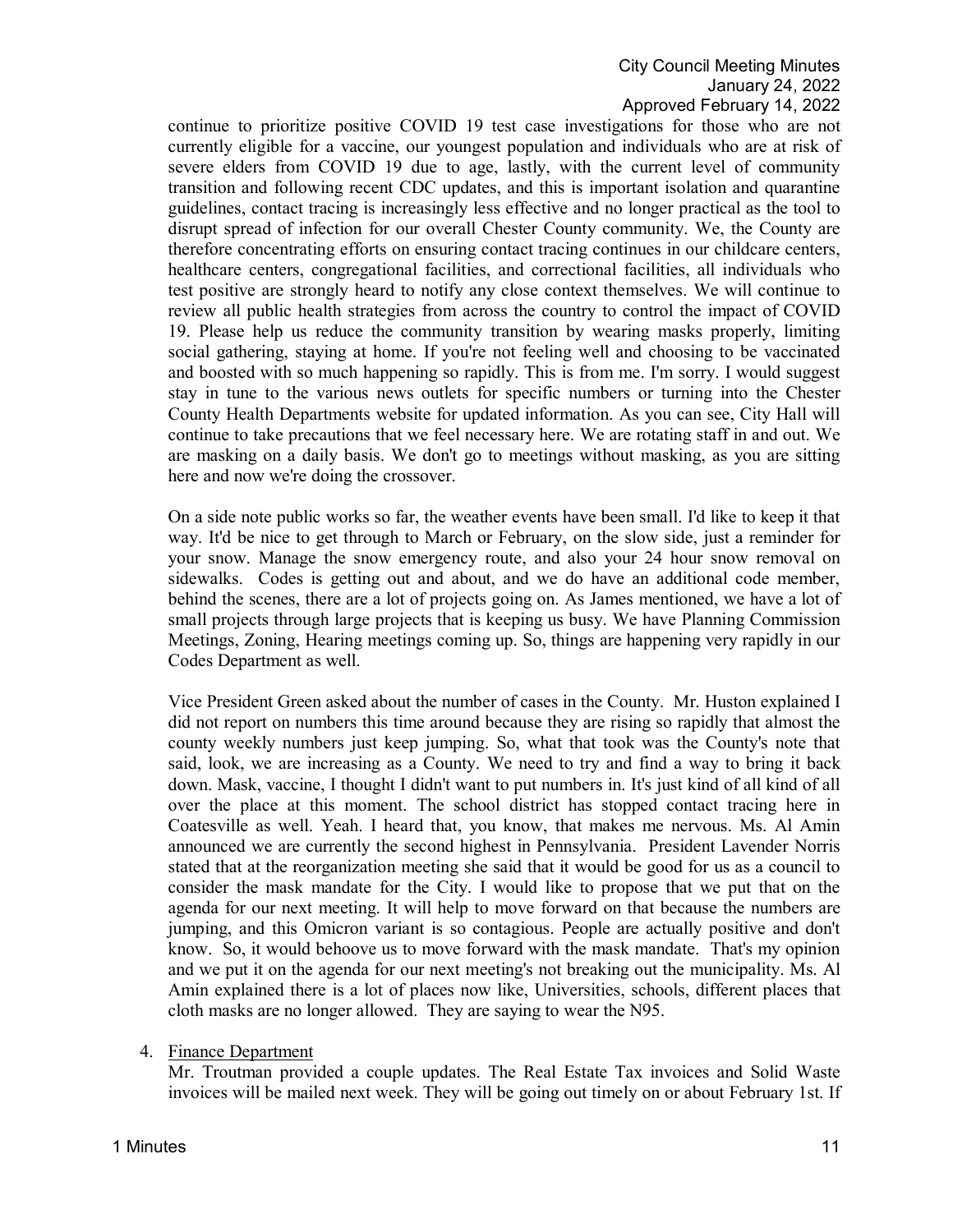they pay prior to March 31st, there will be multiple venues or avenues to pay that are also with the bill. On the second page, the discount is through March 31st, the penalties start June 1st. So, if one cannot pay by March 31st, we encourage payment in April or May to avoid the penalty. If you have not paid your 2021 taxes or Solid Waste, the tax portion has been turned over to the County. That is an annual event that happens. They are turned over to the County midnight on the 31st of December. We are going to be positive. The Real Estate has moved on to the County, the Solid Waste that we've done for the last two years, there's an opportunity to pay at the City for last year, so that it can avoid the legal costs and before turning it over to collection, which we turn them over to Portnoff. We are going to turn it over the first week of March. So, I am saying March 1st at the last date that we can accept the payment here. And then again, it saves any of the legal processing and notification costs that are associated with the collection efforts. So, those would be the two major announcements. The dates will be on the website. We have actually got one payment today. So, one person took advantage of that. I would direct you to your books on page one of 49. This is the traditional circle square page that's provided with a recap of the major funds. And do I see most, are all there? Okay. And normally I don't have you physically go to this page, but you got to brag a little because the team came through. What you see is a hundred percent of the year we are closed, the auditors have started they are doing their thing, but we're comfortable that we've closed the bus and it does have a surplus. There're a couple things that have gone off. So, we know that as a team, we were struggling because we had anticipated a major event to happen in the year. And we saw fairly early on, it probably wasn't going to happen in 2022. So, we knew that we were fighting against a \$600,000 hole to fill. If we recall, we were building toward that roughly a hundred thousand a month, and the question was, well, we going to be able to finish out that that's right. Yeah. So as a team, the expenses you'll see on the far right in the top, inside the circle, the percentage of budget is less than the revenue percentage, meaning everybody chipped in to cut costs everywhere they could. Yeah. Wonderful. And, that's an important distinction that it was the team that did that because the finance budget kind of small compared to everybody else. So, it was everybody else that chipped in and helped get us there. So, and on the revenue side, we had the big gap that we had to cover. We still only made less than 91% of our budgeted revenue, which means it even makes it more impressive how everybody came together. And, I know several of you have said everybody else has been working on it, but Council, you really did have a hand in this by, by setting the tone and setting the priorities. It really was everybody who pulled together for the benefit of the City. The however part of that is it, we didn't make it because everything went perfect. What happened was we made it partly because we had to rely on a couple, one-time events they're smaller than last year, which was smaller than the year before. So, we're clearly getting there, but we needed the help of a couple, one-time events to create the surplus. And the easiest one to speak to is the Sheriff's sale for the, for the former Marriot Hotel that generated \$182,000 in and of itself. There were some other smaller onetime events, but that was a big one that helped the couple margin to be able to hit the numbers. All the other funds turned out better because of different types of events, but as a general rule, the City is doing substantially better than it did last year. We are on a nice trend of what's happening. So that's really the financial portion. Now I would flip the page and talk about the three pension audits that are in your packages and these are public. They will be posted on the audit page on the City's website and with the Commonwealth. The Commonwealth does audits typically every two years, they did it every three years because of COVID. The good part about this is they were, the auditor was extremely complimentary on some of the actions that the City has taken through a pension commission, which each of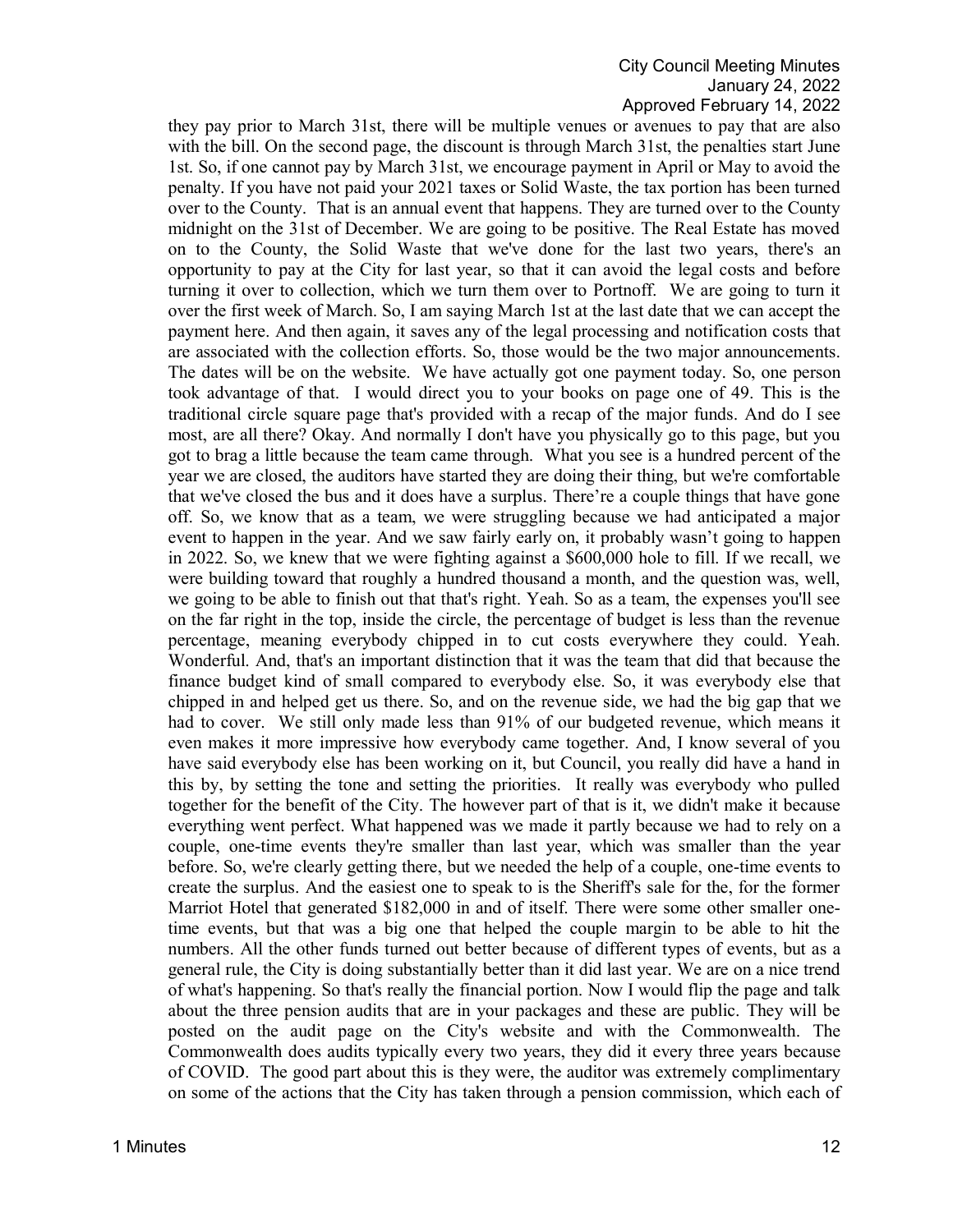the pension funds, we have three pension funds, one for the Fire full time, one for the Police full time police, and the third is non-uniform, which includes AFSME members and qualifying administrative staff. Public Works, the Administrative and certain individuals within the police department and part-time fire, so it's everybody else and it's conglomerate. And it's important for me to set that stage for what I'll explain in a few minutes. So they were extremely complimentary of some of the actions that the board had taken. They were extremely complimentary that we had procedures in place that we caught two felons who cause of Pennsylvania law are not allowed to get pension, or would've been staged to get pension, but they were not found. But that was mentioned, I believe earlier from one of the sessions that our intern found that. We found an individual who was entitled to a pension, but was not drawing it. So there were actually procedures to find that person and then got them their pension. So, so we did some really good things. We did what the tangible side of this are. There are two findings. The one finding is a repeat finding that we've had for approximately 20 years. That is the inconsistency within the Non-Uniform Plan between the Third-Class City Code and the various different and the ordinances that are on the books and they are required to write that up. There is no distinctive penalty. Cause of the finding is stated that they would like us fixing it required in all likelihood, blowing up the plan, going a different direction for all future participants and the I'm waiting for every current eligible person to pass, which is going to take decades. That's going to take a lot of work structurally. And so, what we're going to do in the pension meeting tomorrow is ask the commission to authorize pursuing some possible ideas and some possible approaches that might fix it, not commit anything, just pursue that and then come back to the commission and to Council to decide if it's really possible practically to fix it, that's the first finding. But again, it's been there for 20 some years. The repeat finding the other, finding the second finding that Council and Vice President Green just brought up was there were two individuals that were parttimers who were reported as full-timers. So the Commonwealth accidentally overpaid us. And so, we had to return the funding. The funding was returned right away. So as soon as it was a noticed, we repaid it. And so that finding is corrected and fixed. And obviously we need to adjust the procedure to make sure that we have multiple eyes testing, whether individuals that are part-timers really qualify as full-time. So, it is not a major finding, but it is something that we needed to fix and improve our procedure.

#### **Citizens Hearings Non-Agenda Items Only (3 Minutes)**

There were no citizens hearings on non-agenda items only at this time.

Vice President Green made a motion to close citizens hearings on non-agenda items; Ms. Al Amin seconded the motion. Motion passed 6-0.

#### **Special Events**

There were no special events at this time.

#### **Council Comments**

Mr. Folks thanked everyone for coming out. I had a good day. Ms. Allen and I took a tour of the second ward, we documented every pothole, every missing sign, every street, um, there's some streets that they aren't on the map that we found out, there's some streets that we drive on every day, I don't know how the cops get around when there's no streets on these alleys. So, we documented it and now the City has it. It was a good day. Stay safe, get vaccinated, and God bless.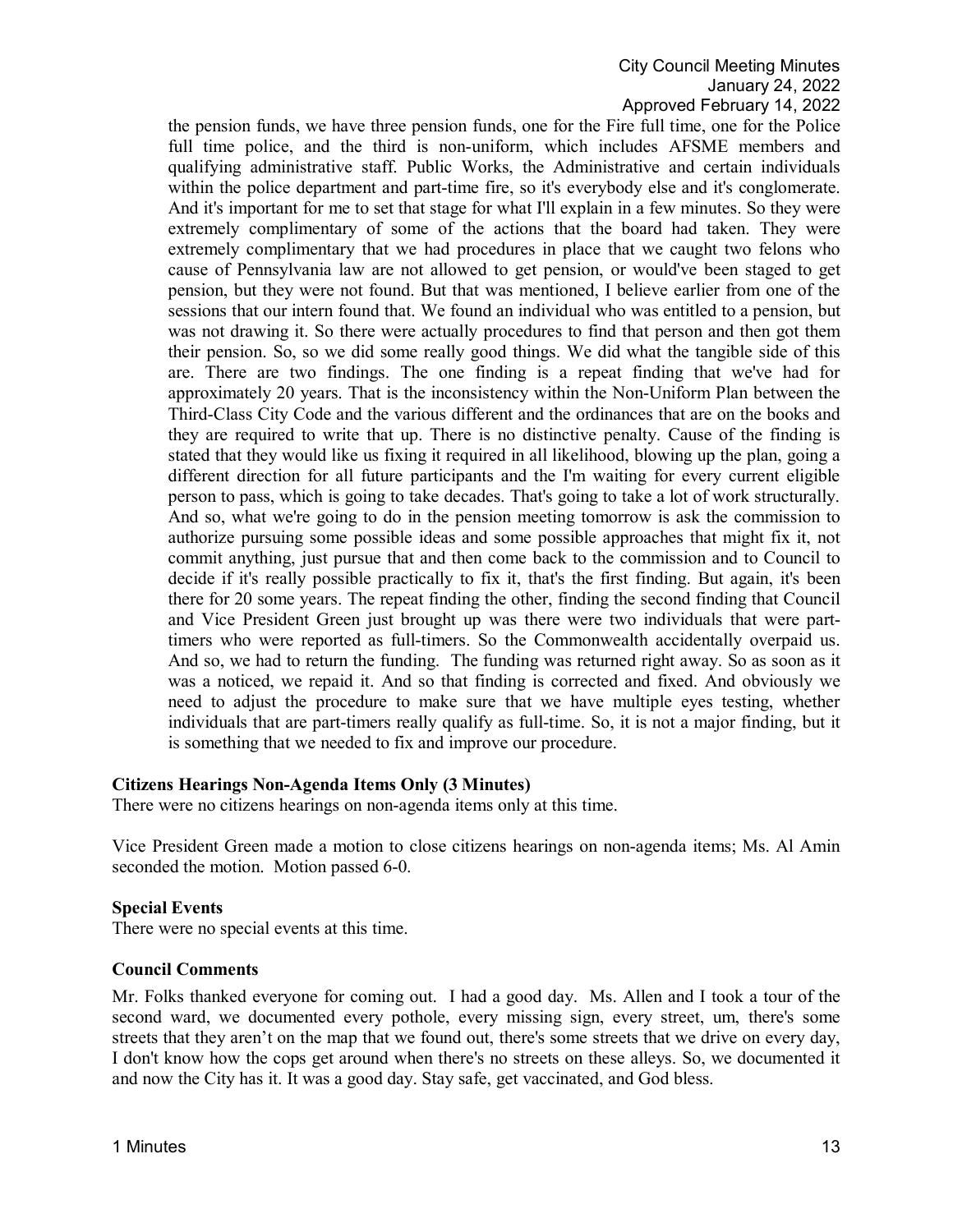Mrs. Hunt thanked everyone for coming and hanging out. I had a request from the First Baptist Church of Passtown, they're going to be installing their new pastor in February. They wanted to know if we could purchase an ad, and/or have someone from the City attend the installation service and give him, well, they said proclamation, but I did tell them, I wasn't sure the proclamation was in order, but, I would see if there was something so I wanted to ask. Their deadline for their ads is February the  $21^{st}$ . The cost for half page is \$50. The full page is a hundred. Something like that. Yeah. I, I think that's more or less what they're looking for just to welcome him to the area. Mr. Folks said I don't think we should do. Cause it's up to you all. No, we can do it, but I'm just saying, if we do one, then we have to do another, but we do it anyway. I mean, we do it for different. I'm just saying that's not a good scenario to put out there. Mrs. Hunt said we either can choose to do the book or we choose to do the ad. Welcoming them to the City, we can do ne or the other, but not based on whether somebody else is going to come and ask us because they do it all as hard work. President Lavender Norris suggested an easy fix to that dilemma? The City do a letter welcoming them to the area. And then we as individual Council of members, put our monies together to put that ad. Mrs. Hunt replied I'm for that. I just wanted to put it out there because it was brought to me. I just wanted to bring that out there and again, thank everyone, Chief is good to see you and everyone just have a good evening, stay safe, stay warm, and look forward to seeing you next meeting.

Ms. Allen thanked everyone for coming out and be safe going home.

Ms. Al Amin thanked everyone came out and for everyone that tuned in on the zoom. I hope the meeting was informative.

Vice President Green stated I hope the meeting was informative. I love when people come out and get involved and ask questions and I'm just excited about everything. I think that, you know, in the midst of some bad things that have happened, you know, we just got to keep our young people focused and pray for our young people. You know, our businesses are very important in the City and I know chief, I know that our police department is doing a great job policing the businesses and trying to keep everybody safe. But I do know that we had an unfortunate event that occurred a few weeks ago and we just have to keep praying for our youth, you know, and the organizations that are in the City that are here to help, um, we had the Juvenile Alliance that they could get a focus and really try to dial in on, on some of our young people and help them get the attention and the help that they need. I'm excited about the Train Station. Thank you, Ms. Patricia Rooney for her presentation on the lead safety. It is a very important issue, but it's an issue that is going to take a lot of work and I'm not even really sure how you begin that because the lead, the paint in the homes, the lead pipes, that's all costs money that some people are just not to spend the money. I don't know if we could require that or make them do that, but you know, it is something to look at and I thank her for bringing it to our camp. So I just asked everyone, I have a great night. Thanks for coming up.

President Lavender Norris echoed her colleagues as she is grateful for the direction we're moving in. I know we are not moving at lightning speed, but we're moving, we're growing, we're learning from one another and we're learning projects. We're just, it's a whole new world for the City of Coatesville at this point. So, congratulations on the acquisition, another big deal in the City. Another move, I'm going to say another move of God, because without him, these things wouldn't be happening. I'm just grateful for where we are and we're headed. We had the discussion regarding the homeless population here. We don't want to criminalize, we don't want to hurt or harm them. We also don't want them trespassing. We also don't want the sleeping in the streets. We also don't want the trash and what have you spread out, lying around, help us to help them. However, we've tried as the City,